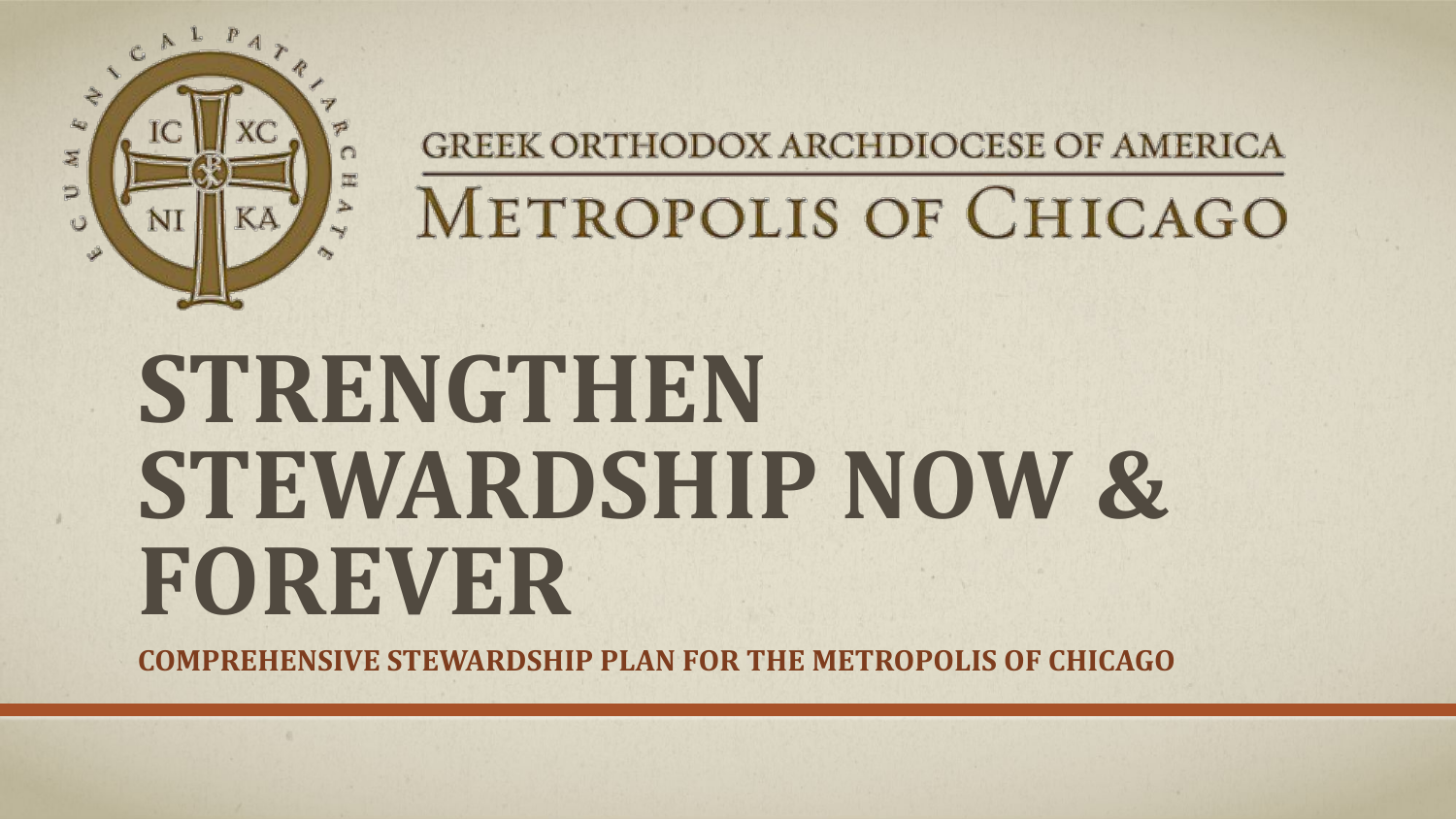### **TODAY'S AGENDA**

- Introduction: Purpose of Our Discussion
- How We Got Here: The Metropolis of Chicago Strategic Plan and Team Introduction
- Summary of the Proposed Metropolis of Chicago Comprehensive Stewardship Plan: Strengthen Stewardship Now & Forever

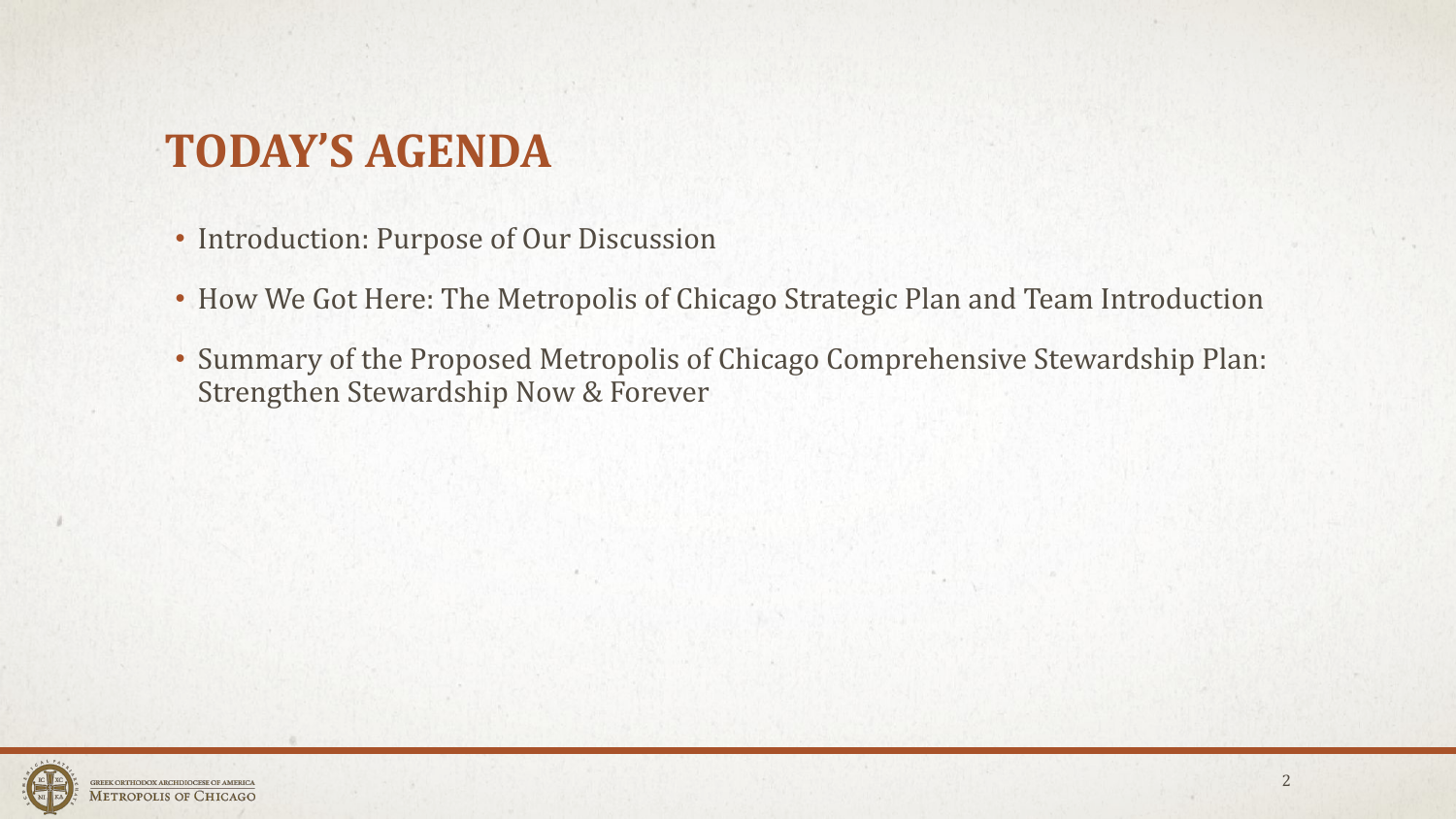## **PURPOSE OF OUR DISCUSSION**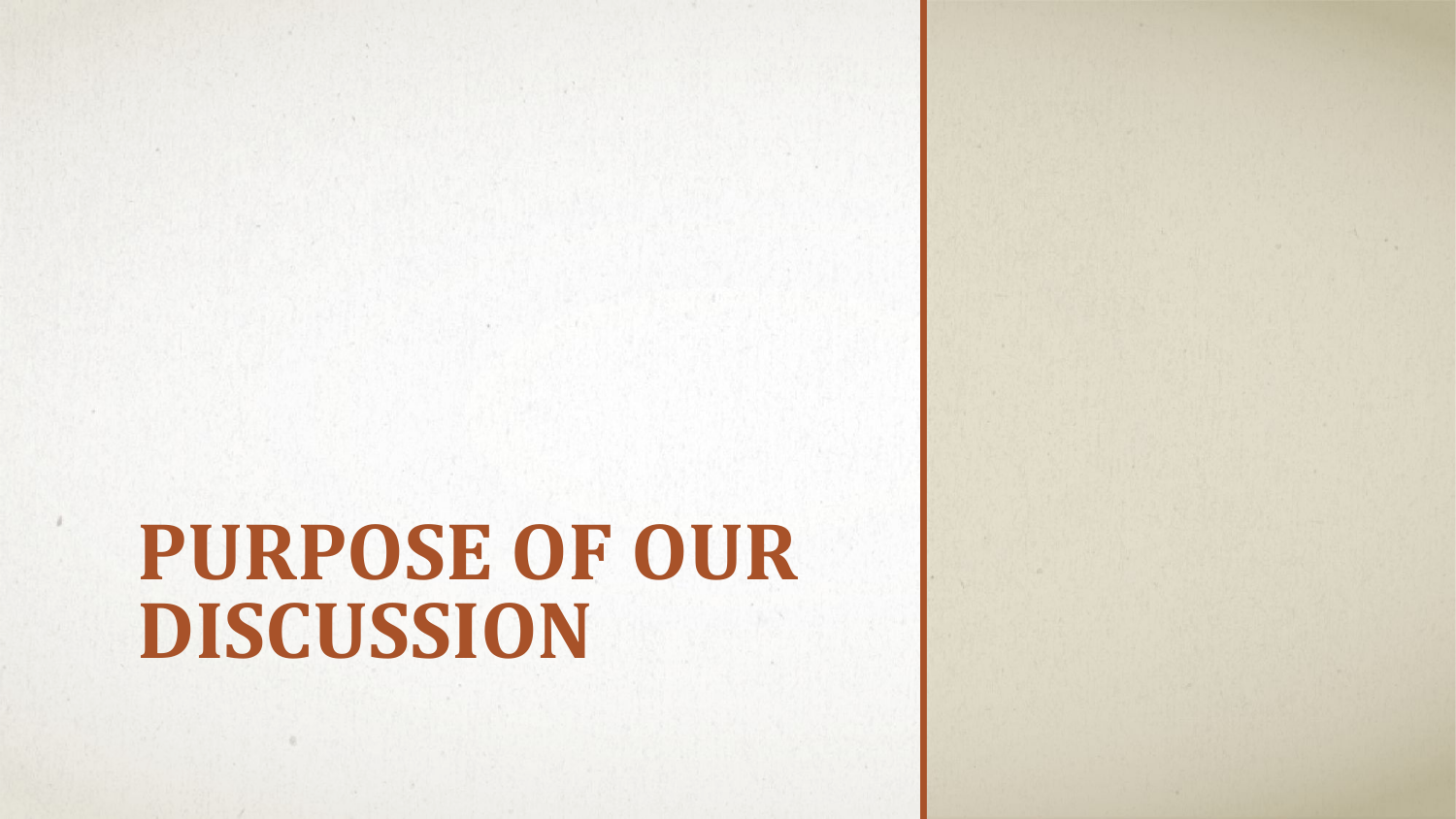### **PURPOSE OF OUR DISCUSSION**

- This morning: introduce a proposed comprehensive stewardship plan for the Metropolis of Chicago
	- **❖** Defining Stewardship.
	- ❖ Key Elements of Stewardship
	- ❖ Proposed Action Plan
- This afternoon's workshops: Opportunity to discuss the key principles of stewardship, best practices, and challenges; exchange ideas on successful implementation of best practices; start thinking about how you can implement best practices in your parishes

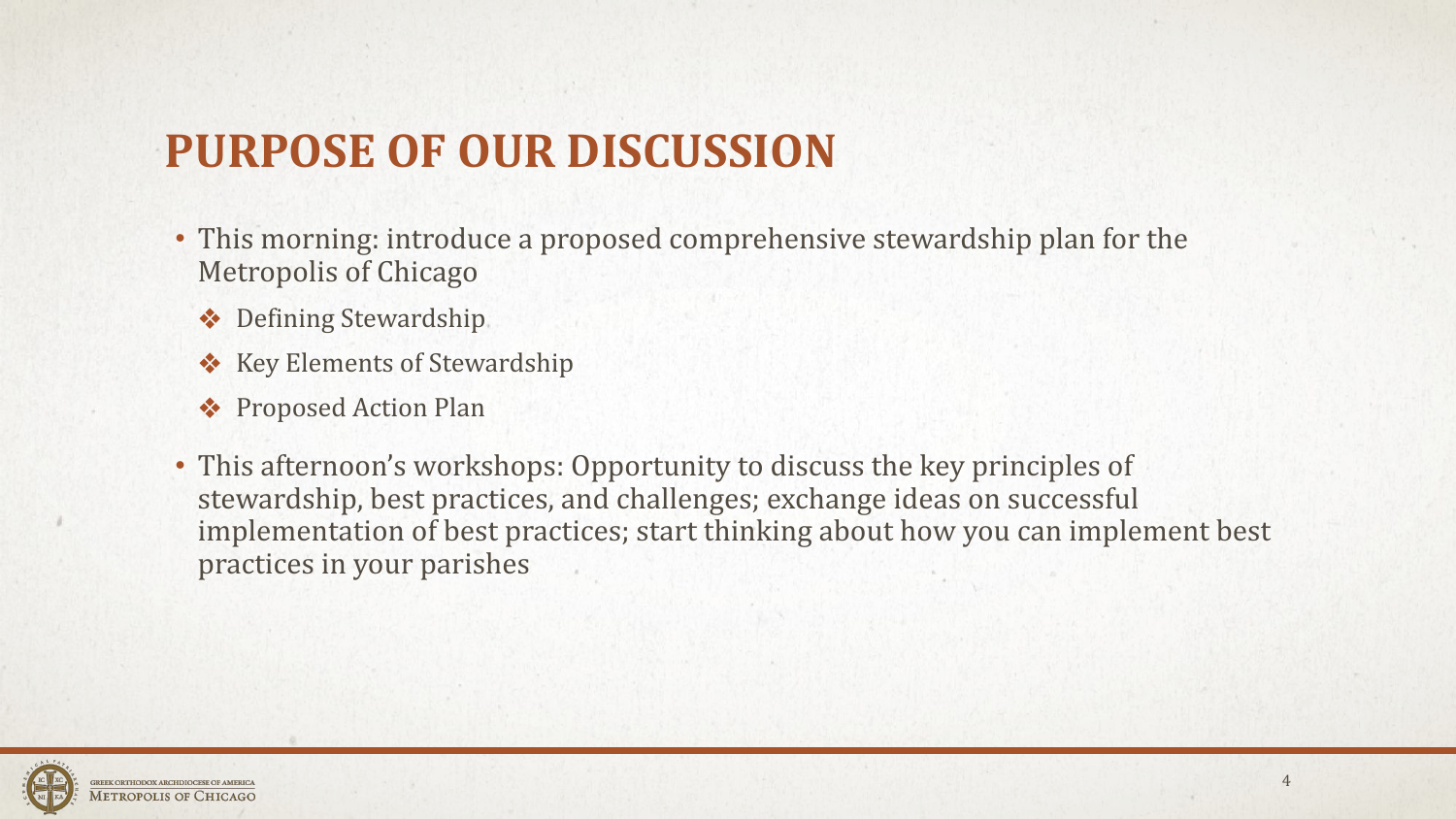**HOW WE GOT HERE: THE METROPOLIS STRATEGIC PLAN**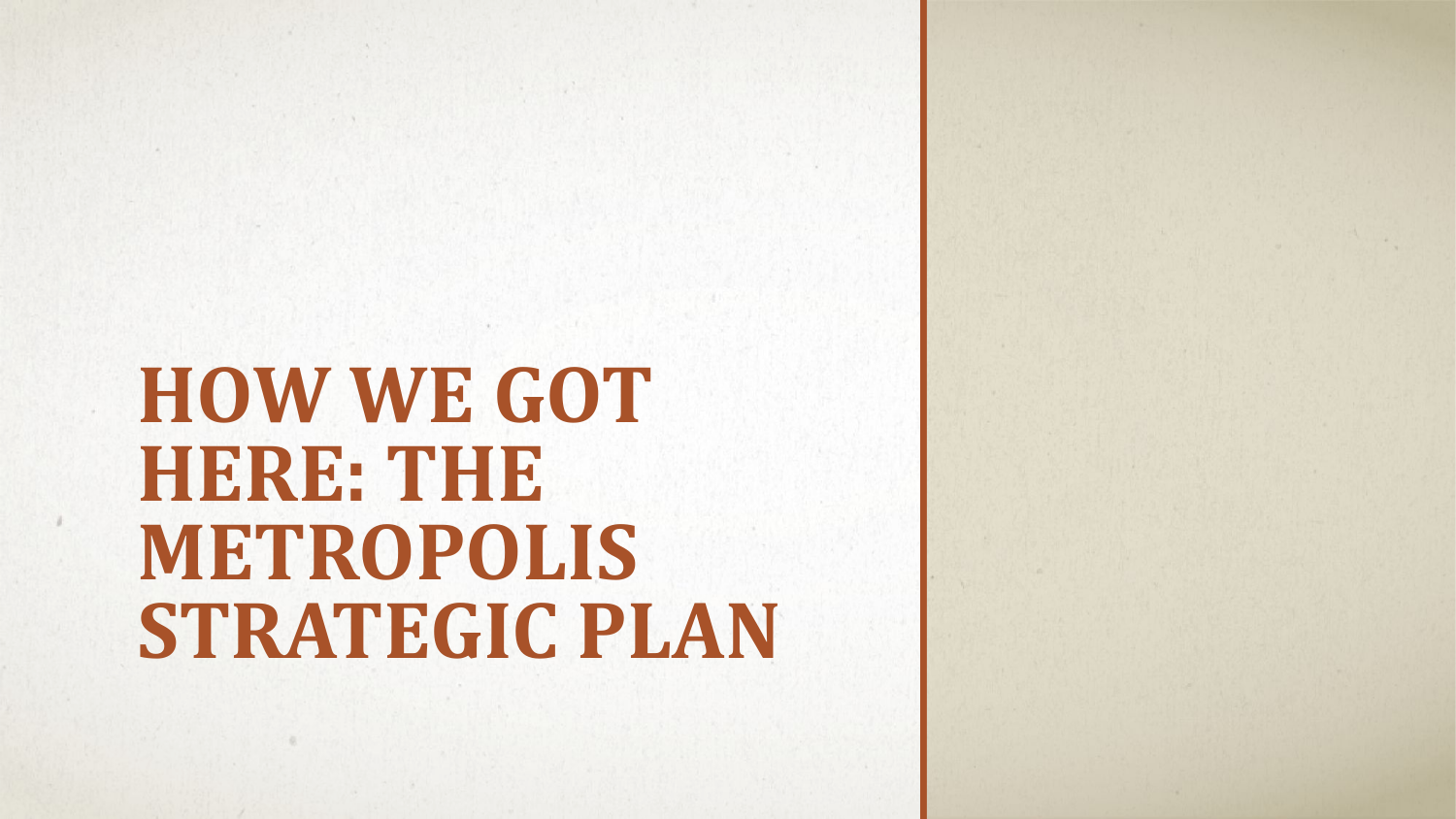#### **THE METROPOLIS OF CHICAGO STRATEGIC PLAN**

- In 2018, His Eminence Metropolitan Nathanael challenged our Metropolis to develop a strategic plan.
- One of the goals that was identified as part of the planning process focused on **stewardship**.
- From 2019 to today, a team of volunteers:
	- Reviewed resources from the Greek Orthodox Archdiocese
	- ❖ Thoroughly researched how people give their time, talent, and treasurers across a number of different churches (including non-Orthodox)
	- ❖ Identified a definition of stewardship that can be commonly used in our Metropolis
	- ❖ Developed and launched the "Strengthen Stewardship Now" platform to respond to immediate needs arising from the COVID pandemic
	- ❖ Developed a comprehensive longer-term plan to help parishes across the Metropolis enhance all facets of stewardship that are all equally important—time and talent (volunteerism) and treasures (monetary donations)

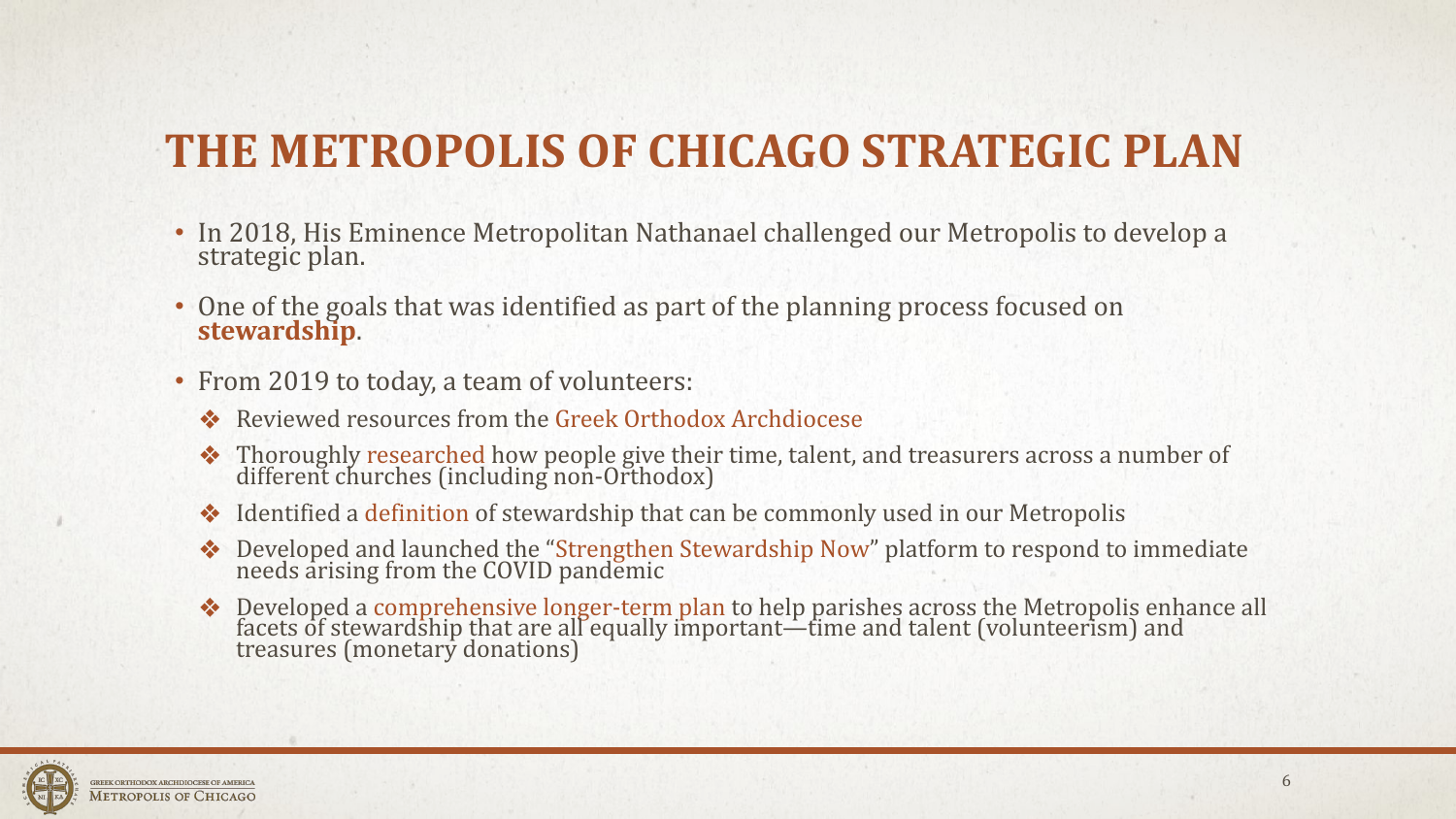#### **OUR TEAM**

Nick Andretich Fr. Panteleimon Dalianis Mark Dinos Owen Field (Co-Chair) Pat Galanis Deacon Paul Kalina Diakonissa Alexandria Kalina Polyxeni Kapsalis Maria Karkazis Myra Karegianes (Co-Chair) John Katrakis Dimitris Katsamberis (Co-Chair) Deanna Kolas

Lou Laras Mary Ann Mastorakos Fr. Doug Papulis John Siampos Perry Siatis (Co-Chair) Eugenia Splinter John Strubulis Spyro Terezis Demetrios Tsikalas Demetri Vlahakis Ezekiel Wolfe Tony Zafiropoulos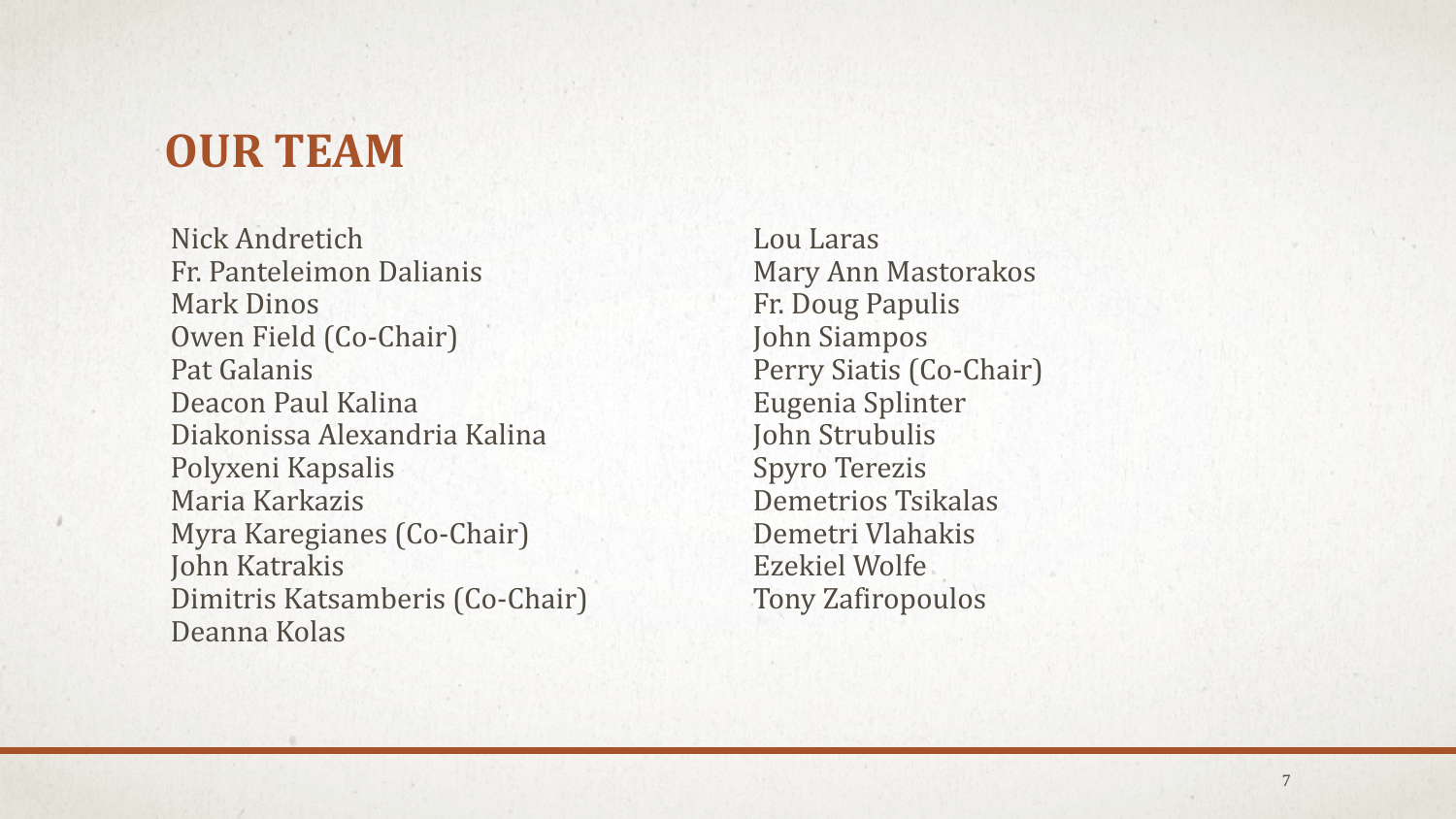#### **THE STEWARDSHIP GOAL**

• Goal 7.1 of the Metropolis's Strategic Plan is the stewardship goal.

#### *Goal 7.1*

*Within 18 months, each parish will begin to implement the Metropolis comprehensive new Stewardship ministries program, including a youth stewardship program, adapted to the needs of the parishes, that will be thereafter successfully implemented in at least: (a) 20% of the parishes within 18 months; and (b) 40% of the parishes within 30 months.*

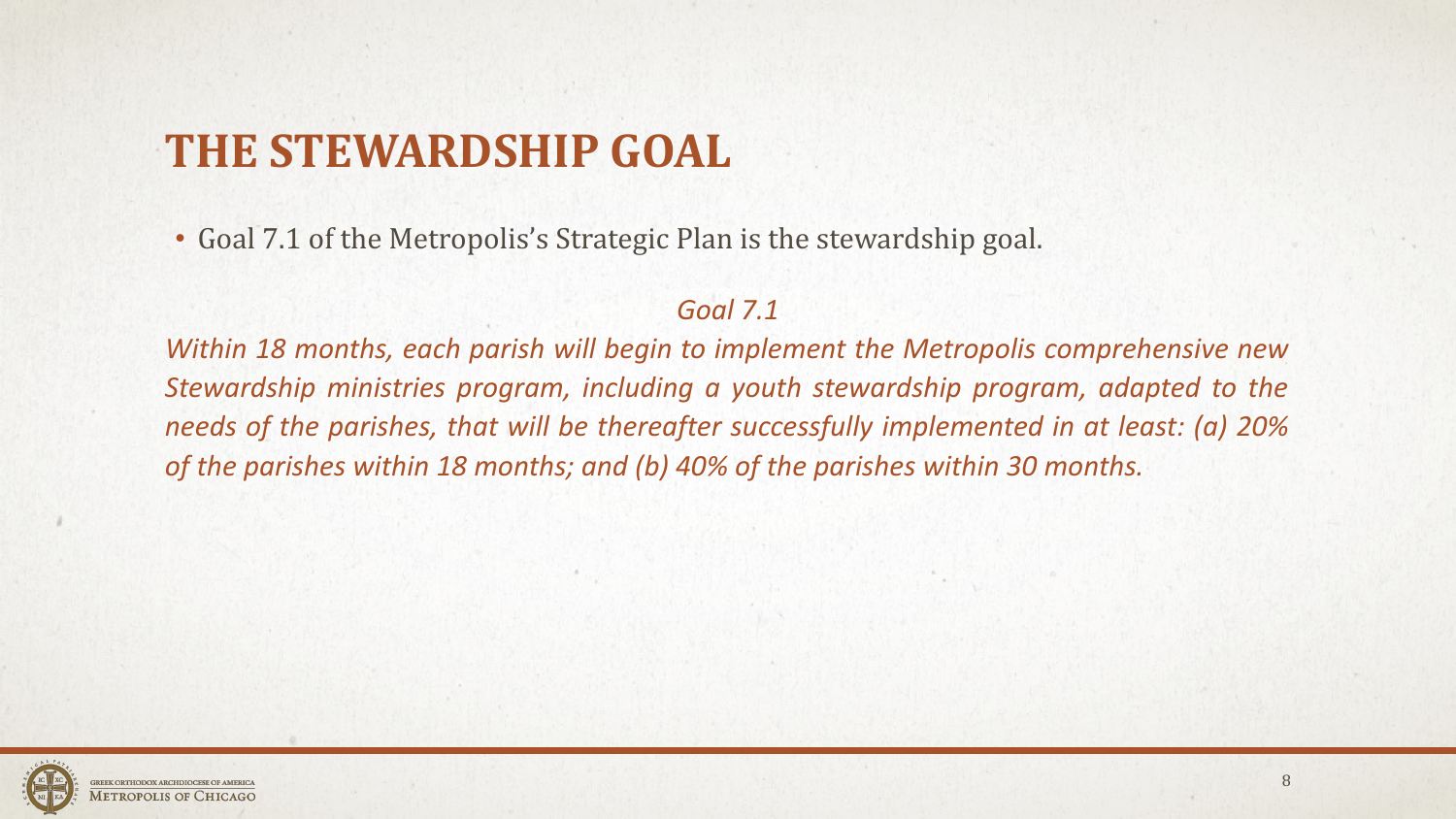## **SUMMARY OF THE STEWARDSHIP PLAN**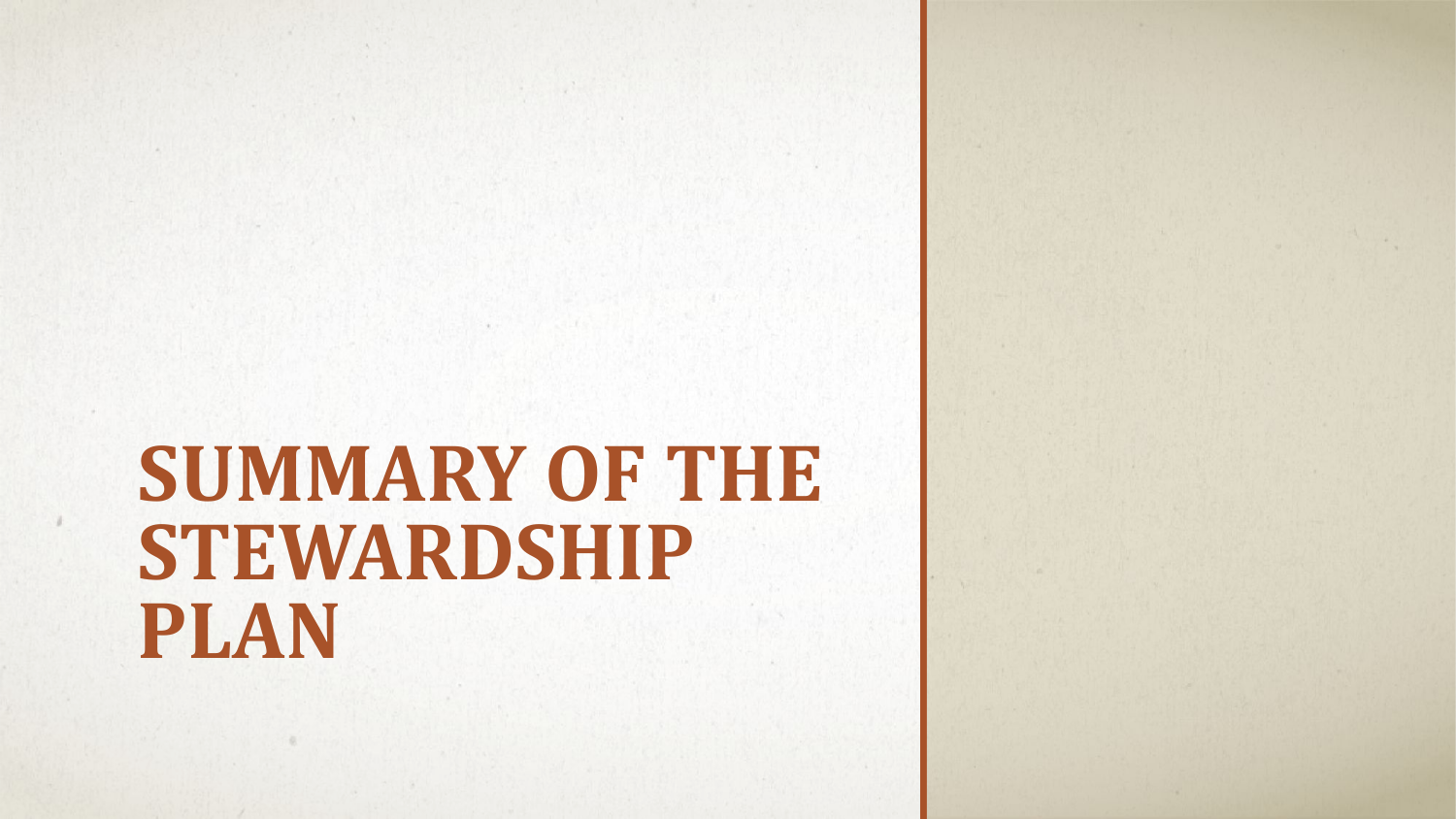### **NAVIGATING THE PLAN**

- The audience for the long-term strategic plan as drafted is the Metropolis of Chicago
- It is a draft; the plan has not yet been adopted
- The plan is titled "Strengthen Stewardship Now & Forever," as its foundation is the "Strengthen Stewardship Now" platform that was launched in 2020
- There are 4 sections of the written draft:
	- **❖** Defining Stewardship
	- ❖ Key Elements of Successful Stewardship
	- ❖ Proposed Actions to be Taken by the Metropolis of Chicago
	- ❖ Proposed Actions to be Taken by Each Parish

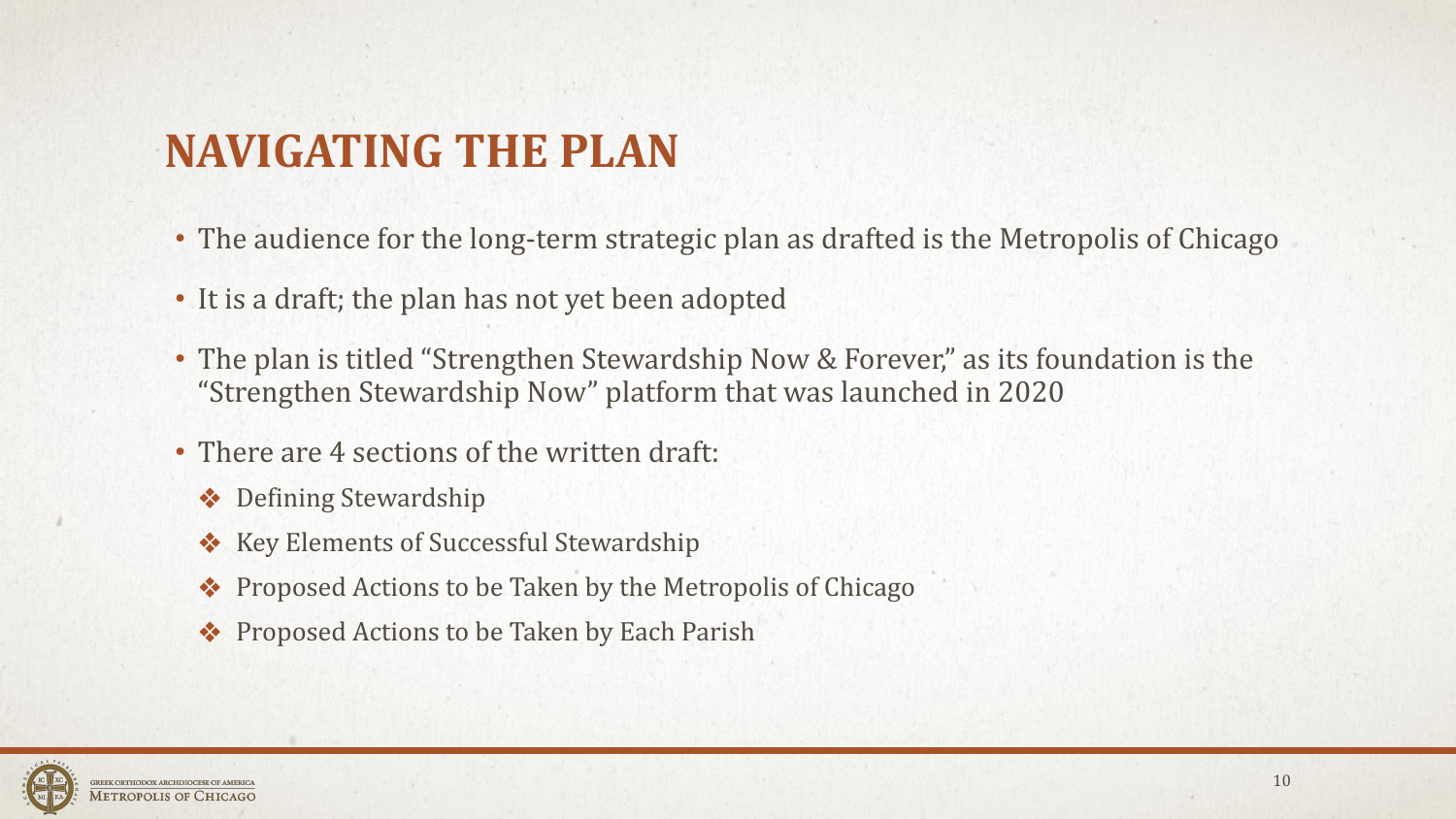#### **SECTION 1: DEFINING "STEWARDSHIP"**

- Stewardship is our grateful and loving response to God's love, grace and gifts to us.
- It is our personal commitment to God and His Church to ensure its vitality and continuous growth by joyfully and sacrificially offering of our talents, time and treasures that we have received from Him.
- Stewardship puts our faith in action and demonstrates our trust in God.

*We believe our definition of stewardship captures the spirit of true Christian stewardship, and it is our hope and prayer that this plan will pave the way to true Christian stewardship for each parish within our Metropolis.*

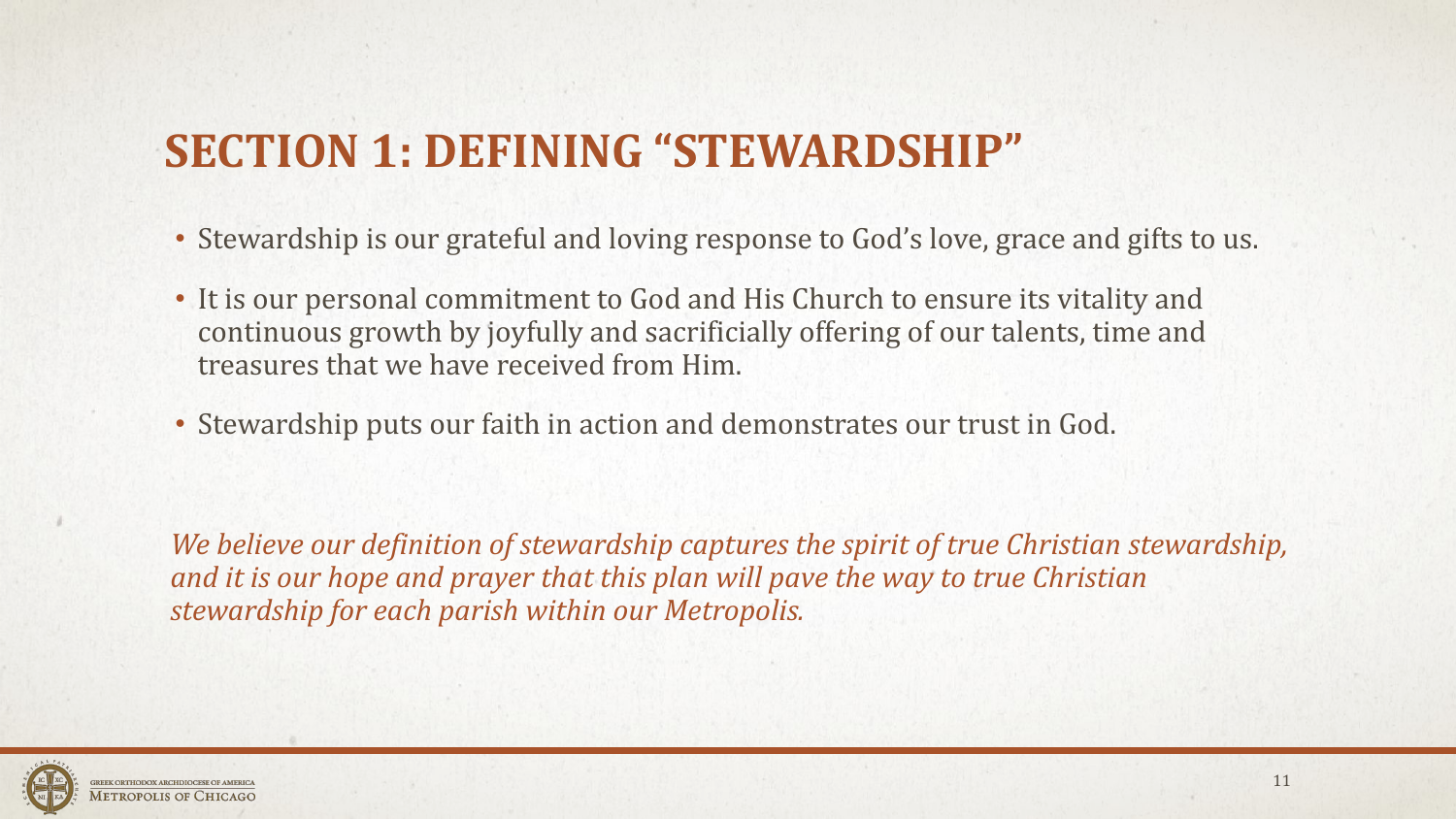#### **STEWARDSHIP IS NOT JUST ABOUT MONEY**

- Volunteerism, giving of time, talents, and skills—those gifts that God has entrusted to us—is just as, if not more, important than money
- Stewardship should focus on participation and volunteerism—monetary gifts will follow



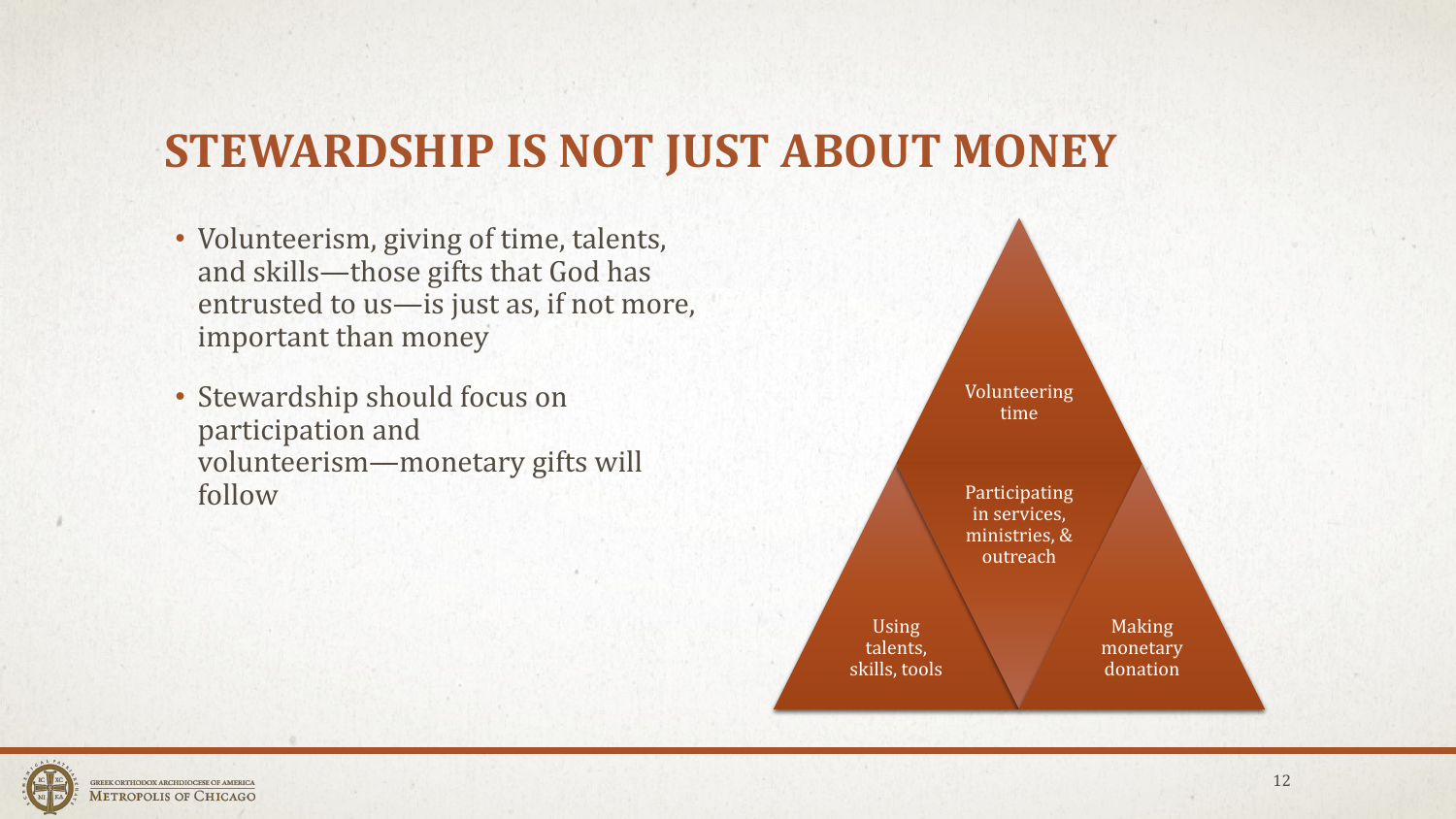#### **SECTION 2: THE KEY ELEMENTS OF SUCCESSFUL STEWARDSHIP**

| <b>Ownership</b>                                                                                                                                                                                                                                                                                                                             | <b>Engagement</b>                                                                                                                                                                                       | <b>Generosity</b>                                                                                                                                                                                                       |  |
|----------------------------------------------------------------------------------------------------------------------------------------------------------------------------------------------------------------------------------------------------------------------------------------------------------------------------------------------|---------------------------------------------------------------------------------------------------------------------------------------------------------------------------------------------------------|-------------------------------------------------------------------------------------------------------------------------------------------------------------------------------------------------------------------------|--|
| • Commitment of Parish Priest<br>and Parish leaders<br>• Diverse Stewardship<br>Committee<br>Develop Yearly Material<br>$\bullet$<br>Strengthen Stewardship<br>$\bullet$<br>Giving<br>User Friendly Web Presence<br>$\bullet$<br>Communication<br>$\bullet$<br>Confidentiality<br>$\bullet$<br>Transparency &<br>$\bullet$<br>Accountability | <b>Engagement Culture</b><br>$\bullet$<br>• Process for obtaining<br>information<br>• Ministries that Engage<br>• Connecting<br>Parishioners<br>• Outreach & Evangelism<br>• Acknowledge &<br>Celebrate | • Process to encourage<br>volunteerism and allow<br>for various methods of<br>financial giving<br>Educate<br>• Justify the generosity<br>received through<br>outreach &<br>philanthropy<br>• Acknowledge &<br>Celebrate |  |

• Acknowledge & Celebrate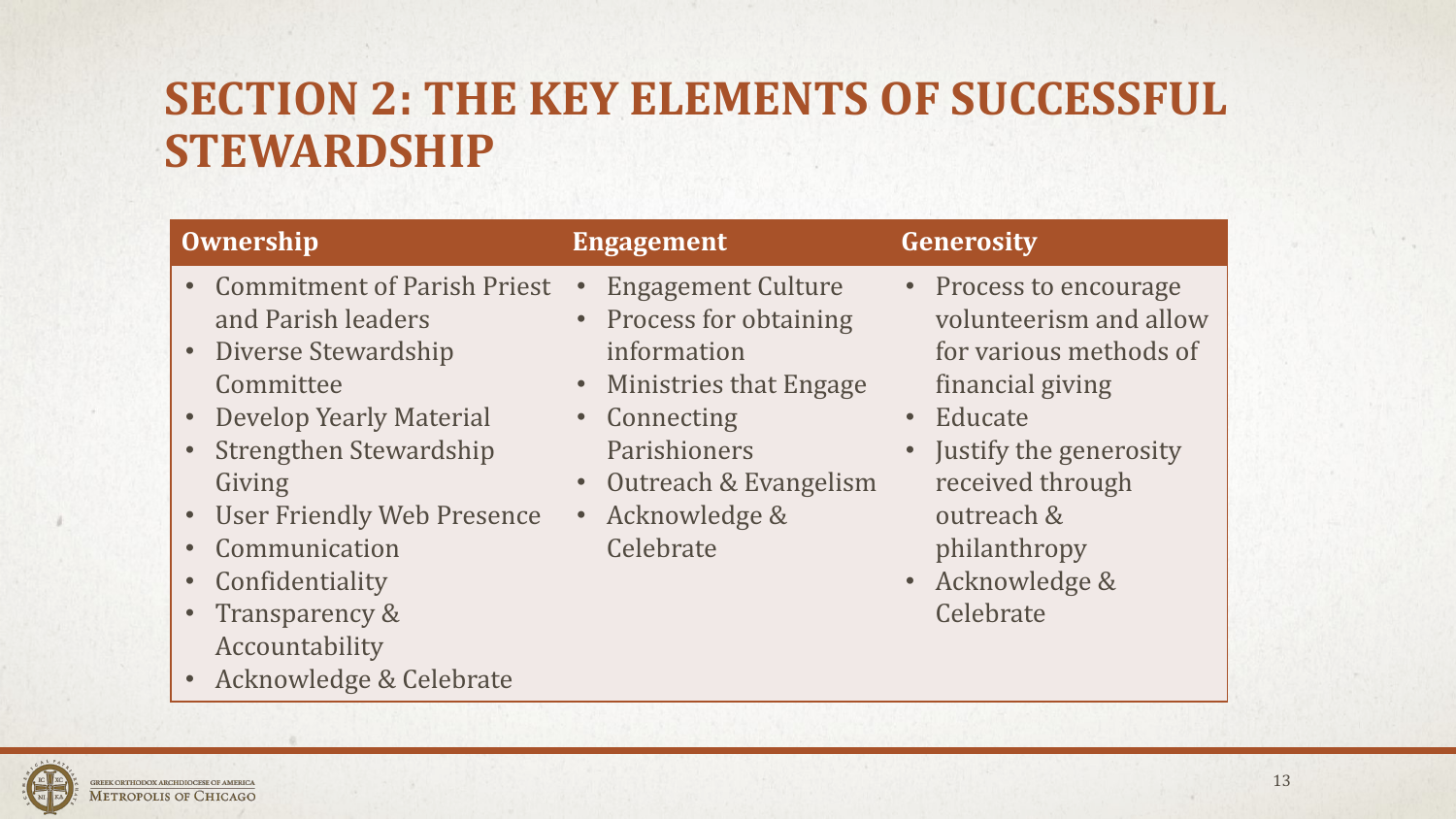#### **SECTION 3: PROPOSED ACTIONS BY THE METROPOLIS**

- The proposed action plan is divided into two sections, one with recommendations for the Metropolis and one with recommendations for parishes
- Some of our recommendations for parishes flow from recommendations to the Metropolis
- Our proposal allows for accountability from both the Metropolis and from parishes
- There are 7 recommended actions for which the Metropolis would be accountable

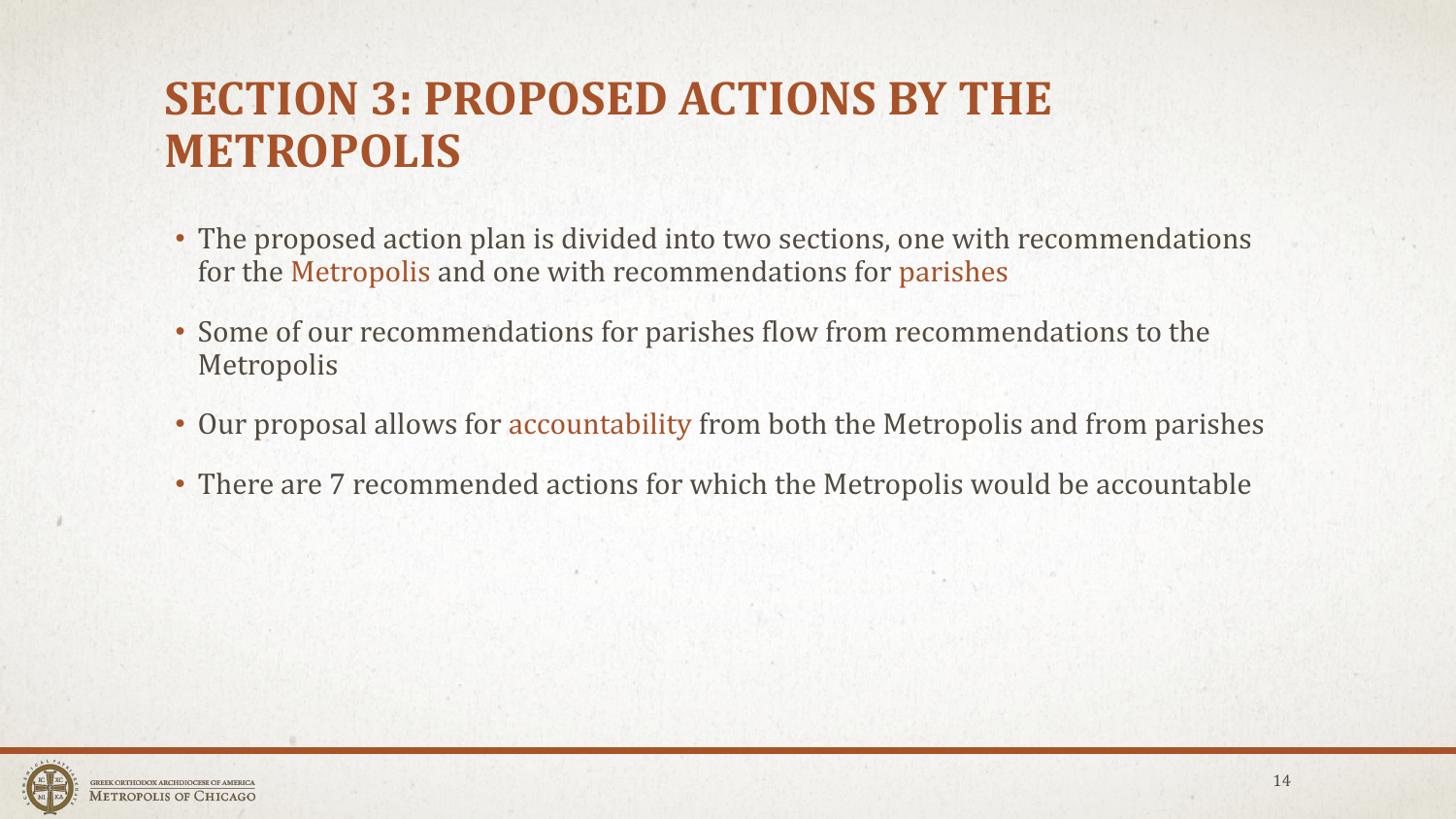**Recommended Action 1: Retain a Metropolis of Chicago employee that would lead the Stewardship Program for the Metropolis and its Parishes** 

**Recommended Action 2: Form a volunteer team of 6-10 clergy and laity that will serve with the Metropolis Stewardship Employee to Implement the Program**

- **❖** Oversee the program and its components, drive accountability, develop and implement training, share best practices, assist parishes, focus on parish needs (e.g., small parishes, out-of-Chicago parishes)
- ❖ Diverse team spending approx. 5 hours a month helping implement the plan
- ❖ Help with training
- ❖ Help create stewardship campaigns
- ❖ Liaise with the parishes
- ❖ *Not* a substitute for parish stewardship committees

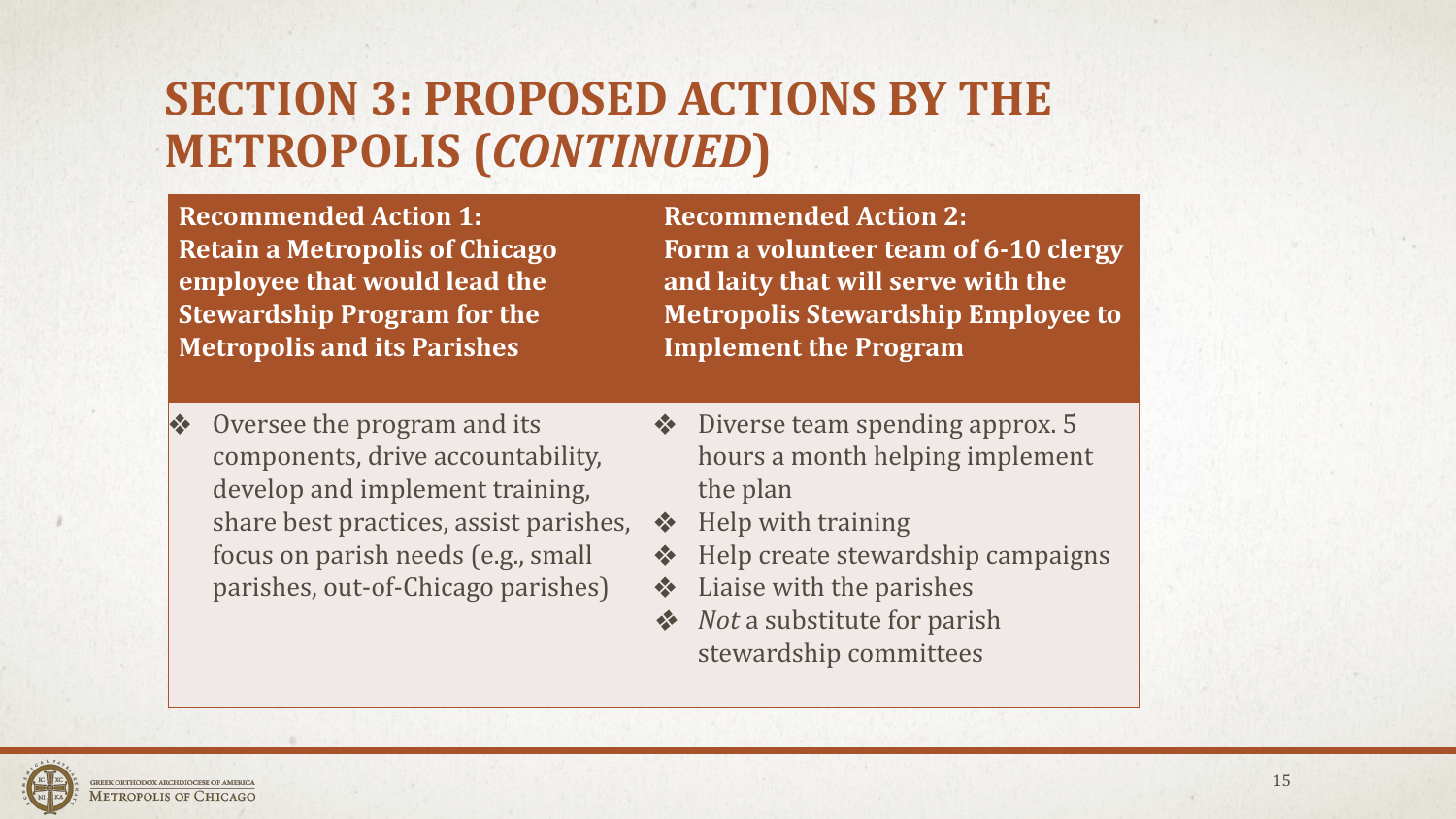**Recommended Action 3: Develop Robust Training to Teach Stewardship Principles and Practical Skills that Will Enable Successful Implementation of Stewardship Elements**

**Recommended Action 4: Establish the Metropolis of Chicago Stewardship Center of Excellence Portal**

- **❖** Online, virtual and in-person trainings
- **❖** Mandatory for some; strongly recommended for others
- ❖ Practical skills includes "soft skills" training
- ❖ Build out the existing website to house all resources (including GOA resources) relating to the Program
- ❖ Online training modules
- Resource lists and links (books, websites)
- ❖ Best practices sharing
- Testimonials & inspiring videos
- **Recognition**

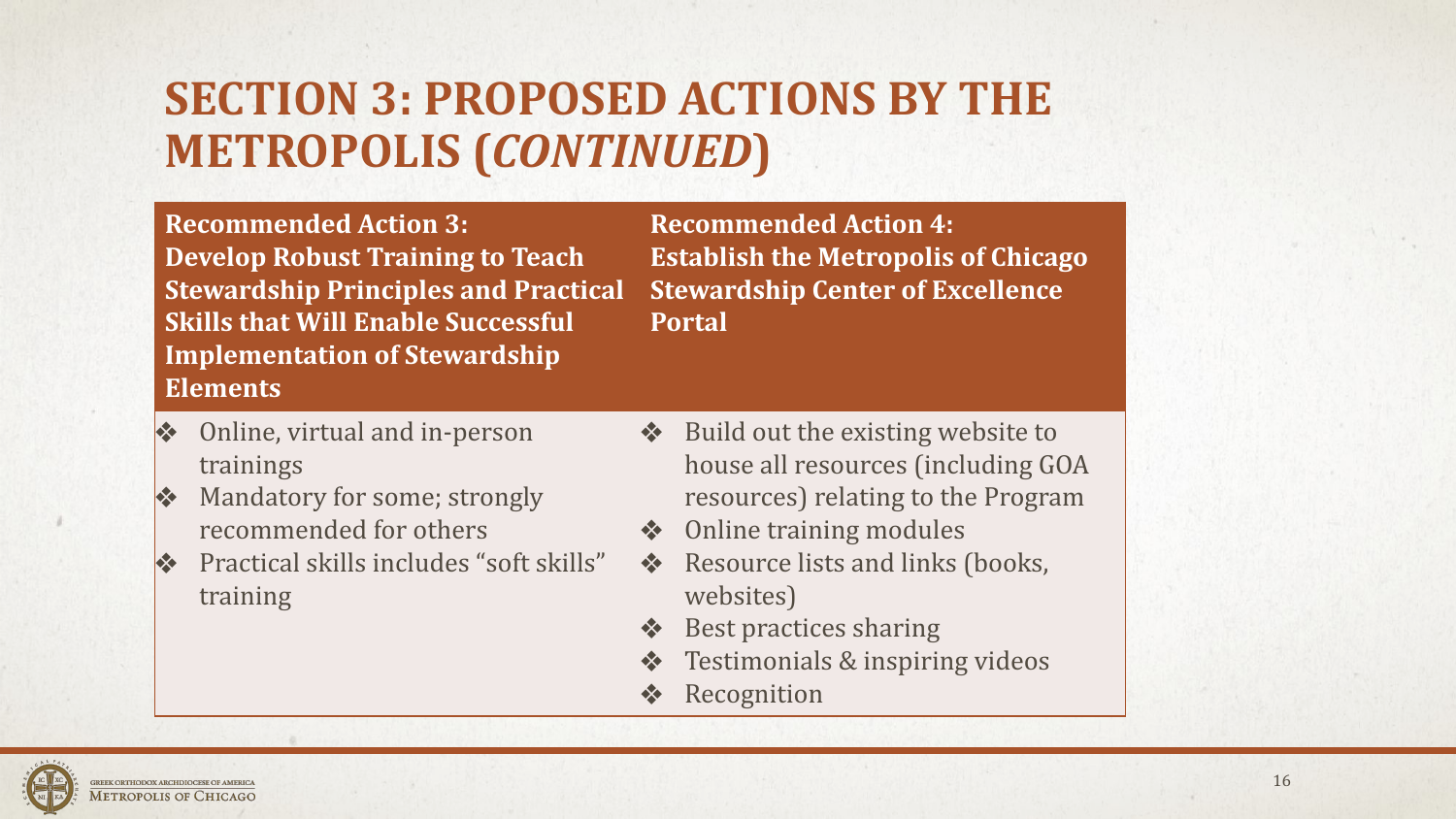| <b>Recommended Action 5:</b><br><b>Create a Stewardship Campaign for</b><br><b>Parishes to Use</b> |                                                                                                                | <b>Recommended Action 6:</b><br><b>Embrace Technology and Advance</b><br><b>Stewardship Using Recent</b><br><b>Technology</b> |  |
|----------------------------------------------------------------------------------------------------|----------------------------------------------------------------------------------------------------------------|-------------------------------------------------------------------------------------------------------------------------------|--|
| է⊱<br>է⊱<br><b>REA</b>                                                                             | Helps inspire parishioners to take<br>action in 4 key areas:<br>Volunteer<br>Participate in as many aspects of | ❖ Set a timeline for replacing trays<br>with technology (e.g., recurring<br>credit card donations, text/bar code<br>giving)   |  |
|                                                                                                    | church life as possible<br>Give<br><b>Share</b>                                                                | ❖ Take advantage of new ways to<br>communicate and meet<br>❖ Use common church management<br>system                           |  |

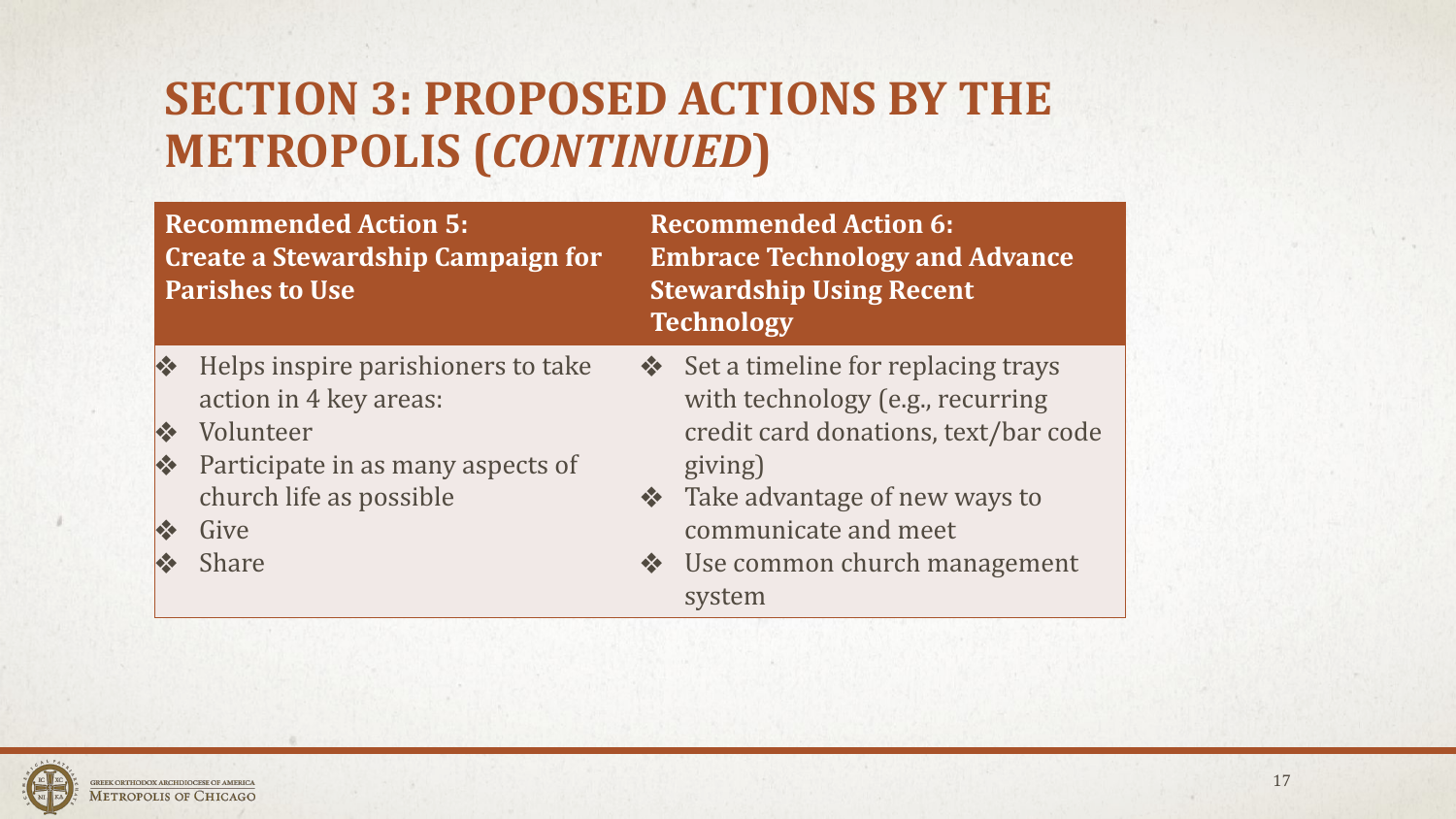#### **Recommended Action 7:**

**Implement a Youth Stewardship Program that has Four Key Components**

- Education: Educate on what stewardship is and its importance
- Engagement: Offer opportunities for youth to engage in the spiritual, educational, and fellowship aspects of the parish
- ❖ Giving: Teach and offer opportunities for youth to give time, talent, and treasure to the church
- ❖ Outreach: Offer opportunities for youth to serve others and experience the blessing of engaging in Christ-like service

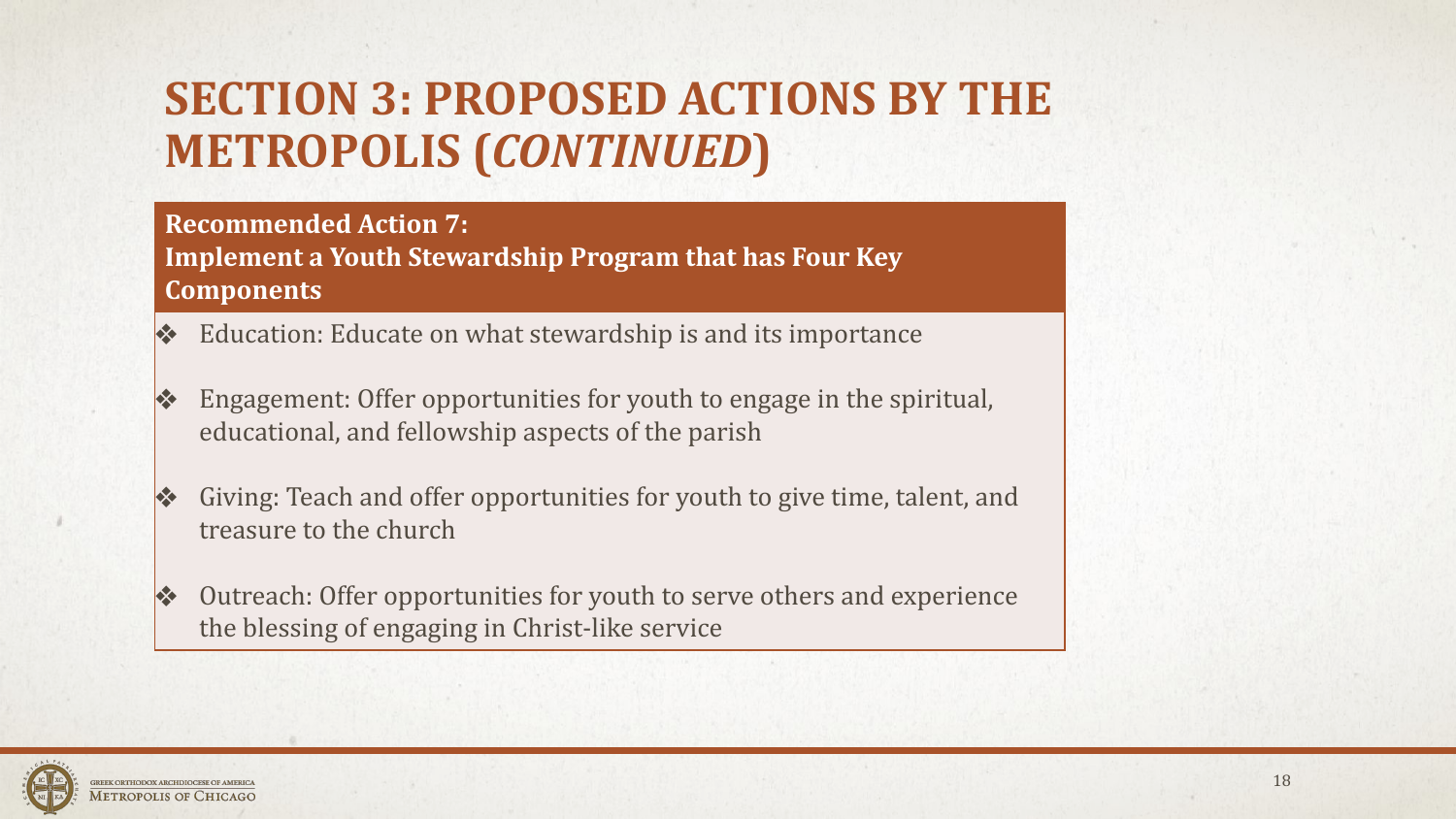#### **SECTION 4: PROPOSED ACTIONS BY THE PARISHES**

- There are 6 recommended actions for which the parishes would be accountable
- Many flow from the recommended actions by the Metropolis, but there are actions parishes can take today

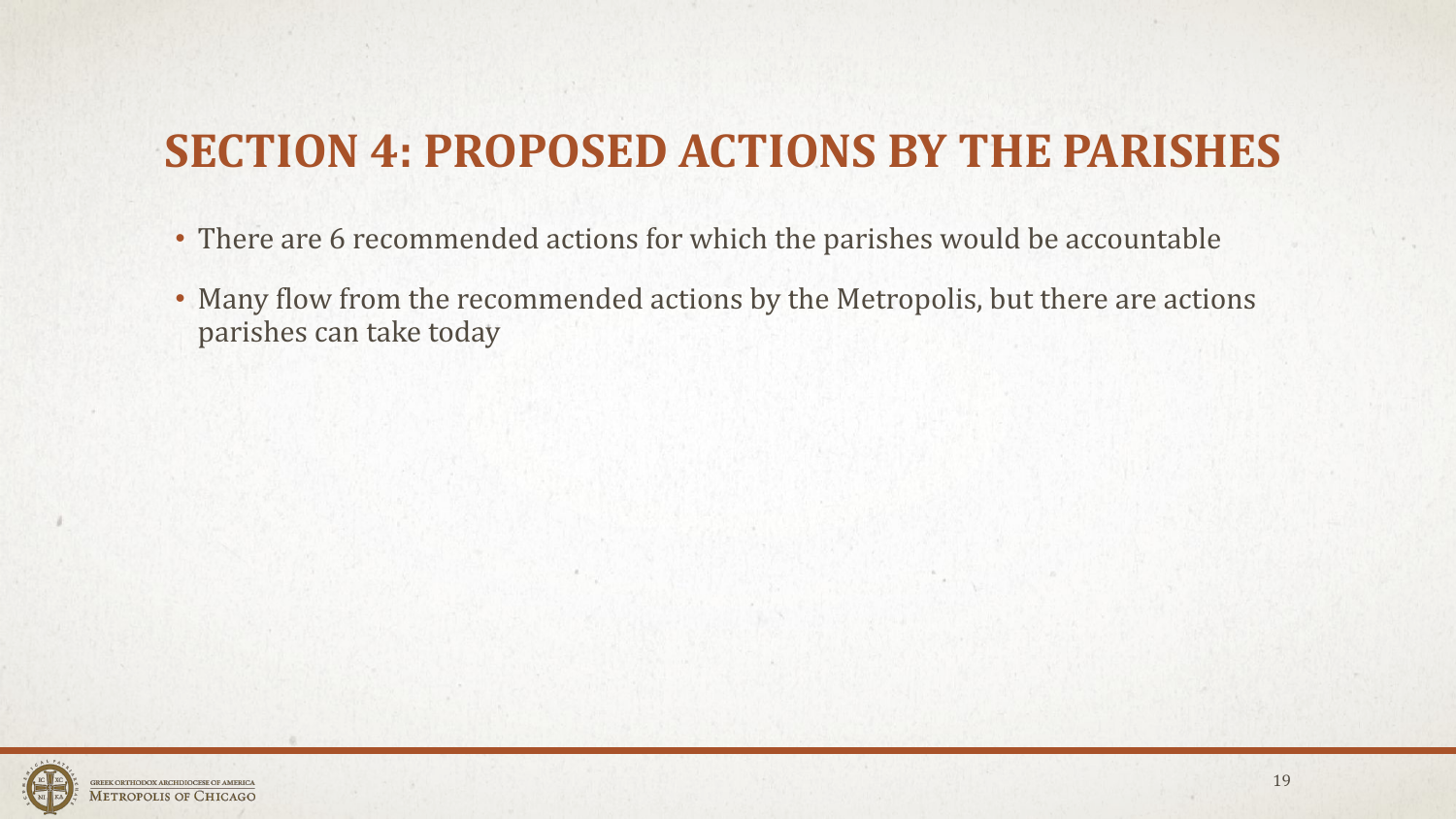#### **SECTION 4: PROPOSED ACTIONS BY THE PARISHES (***CONTINUED***)**

**Recommended Action 1: Strengthen the Parish Stewardship Committee (or Form a Stewardship Committee if the Parish doesn't have one)**

- ❖ Assess team to ensure people have the time ❖ and desire to commit to the action plan
- **❖** Strive for diversity
- ❖ Look for tech-savvy expertise
- **❖** Look for people willing to try new things

**Recommended Action 2: Complete All Required Trainings & Use the Metropolis Stewardship Center of Excellence Portal (once available)**

- ❖ Today, use Strengthen Stewardship Now resources and devote time and effort to ownership, engagement, and generosity materials
- ❖ Once training becomes available, it will be critical to do it
- The portal will be an extension of the online resources available today

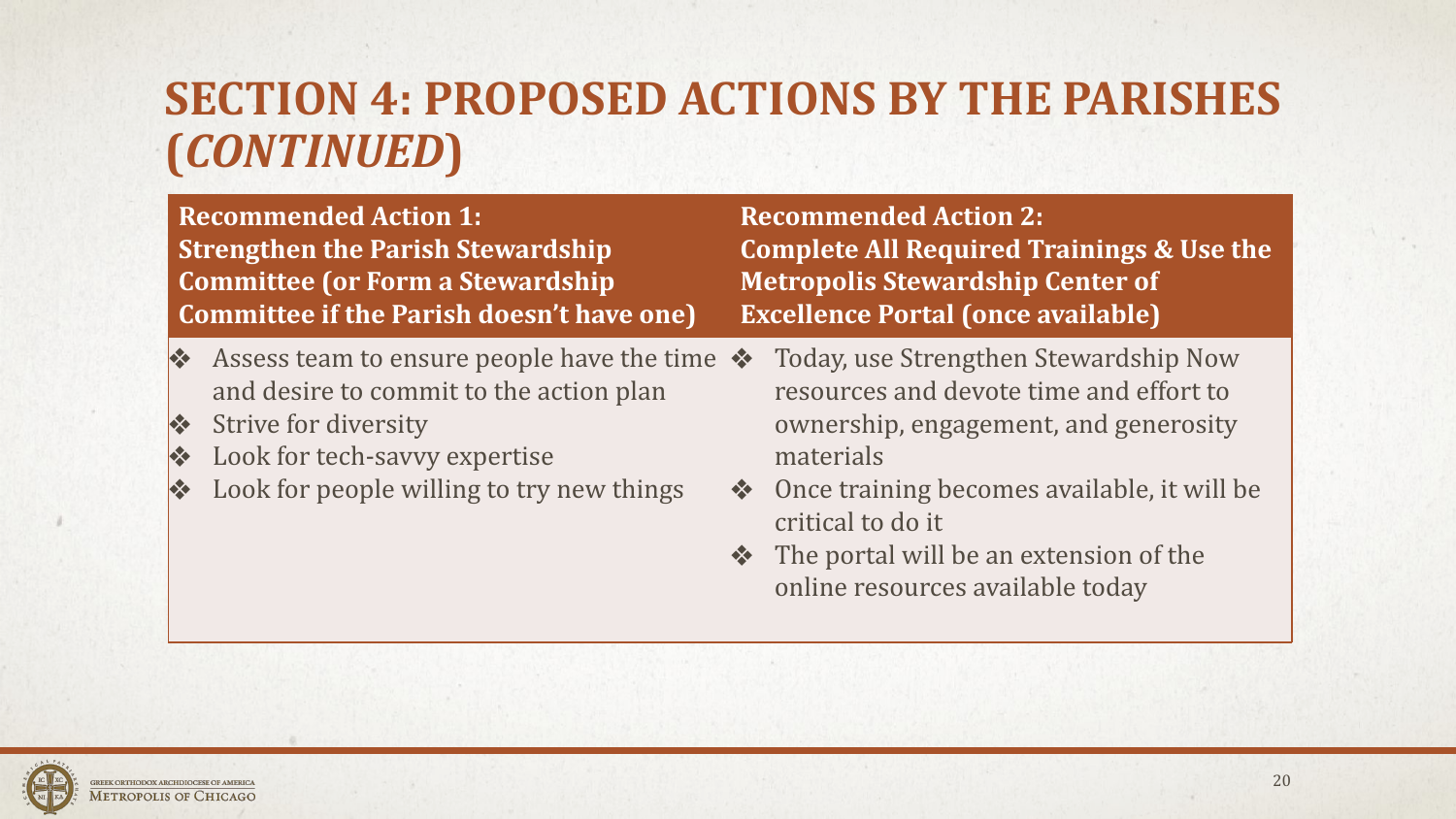#### **SECTION 4: PROPOSED ACTIONS BY THE PARISHES (***CONTINUED***)**

**Recommended Action 3: Develop and Implement an Annual Parish Stewardship Strategy that Includes at Least 3 Actions from Each Key Element**

- ❖ Documenting your strategy increases accountability and focus
- ❖ Incorporating 3 actions from ownership, engagement, and generosity will help expand your current program, no matter how new or advanced it is
- **❖** Metropolis Stewardship team can assist parishes in developing plans

**Recommended Action 4: Launch the Stewardship Campaign Provided by the Metropolis Once Available**

- ❖ Once developed and approved, the Metropolis will provide materials for each parish to use with their parishioners
- ❖ The campaign will be designed to help inspire parishioners to volunteer, participate, give, and share

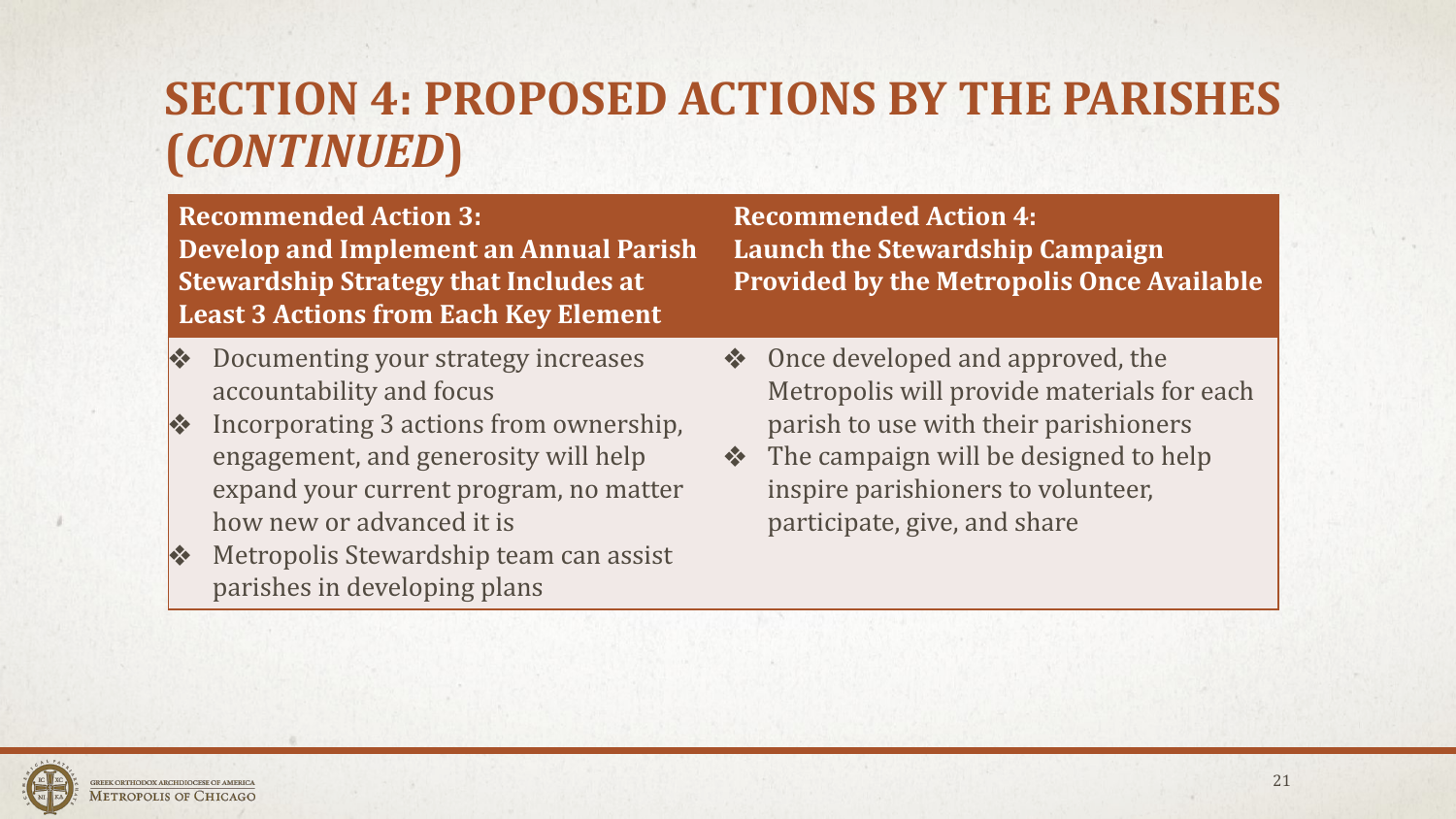#### **SECTION 4: PROPOSED ACTIONS BY THE PARISHES (***CONTINUED***)**

**Recommended Action 5: Follow Metropolis Technology Directives Once Approved and Use Technology to Enhance Stewardship** 

❖ Embrace technology as enhancements in stewardship through use of technology are shared with parishes

**Recommended Action 6: Share Best Practices, Ask Questions, and Seek Help**

- ❖ We want to create a feedback loop that allows us to hear about best practices and share them with all parishes in the Metropolis
- ❖ We need to hear what works and what doesn't
- ❖ Ask for help: we understand that some aspects of the plan may need more explanation or tailoring for parishes
- ❖ The Stewardship Volunteer Team will be there to help

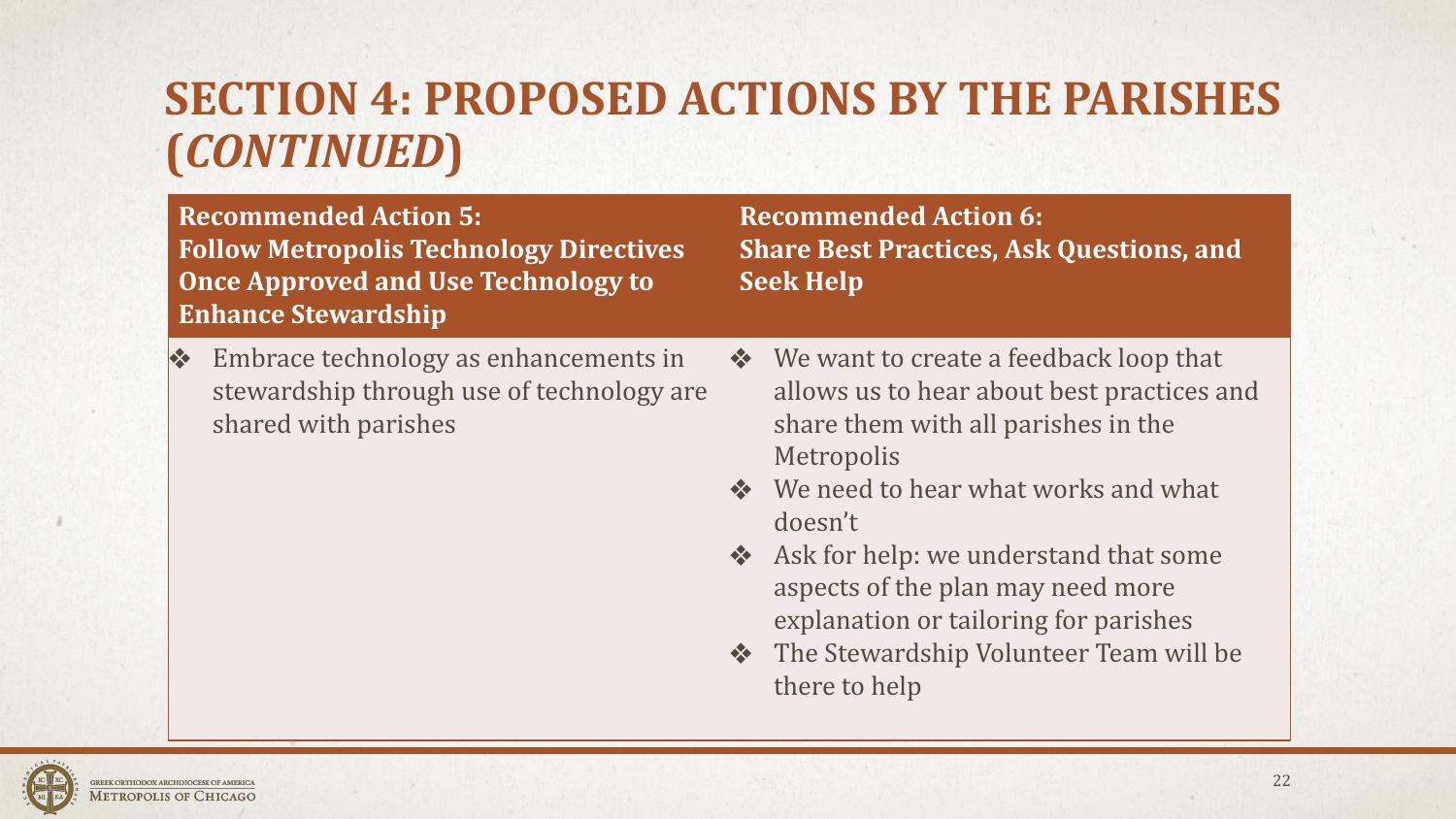#### **STRENGTHEN STEWARDSHIP NOW & FOREVER FRIDAY AFTERNOON SESSION**

- 1:30 2:15: Presentations: Ownership, Engagement, Generosity (Ball Park CC)
- 2:15 3:00: Workshops: Small group discussions on Ownership, Engagement, Generosity (Laclede, Broadway I & II, Market St.)
- 3:00 4:00: Reconvene for discussion of best practices regarding Ownership, Engagement, and Generosity identified in the small group discussions (Ball Park C/C)